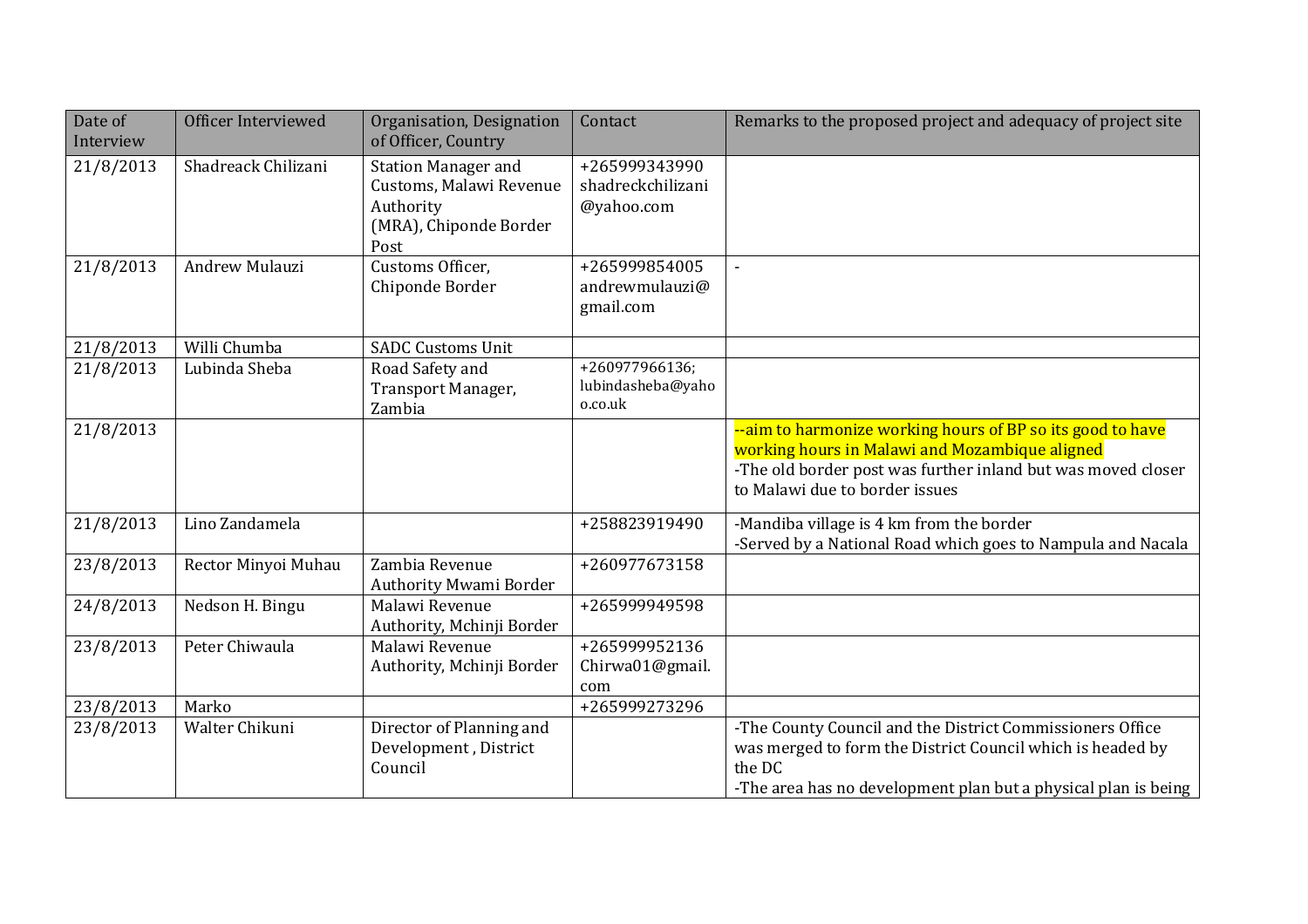| Date of   | Officer Interviewed | Organisation, Designation              | Contact                                   | Remarks to the proposed project and adequacy of project site                                                                                                                                                                                                                                                                                                                                                                                                                                                                                                                                                                                                                                                                                                                                                                                                                                                                                                                                              |
|-----------|---------------------|----------------------------------------|-------------------------------------------|-----------------------------------------------------------------------------------------------------------------------------------------------------------------------------------------------------------------------------------------------------------------------------------------------------------------------------------------------------------------------------------------------------------------------------------------------------------------------------------------------------------------------------------------------------------------------------------------------------------------------------------------------------------------------------------------------------------------------------------------------------------------------------------------------------------------------------------------------------------------------------------------------------------------------------------------------------------------------------------------------------------|
| Interview |                     | of Officer, Country                    |                                           |                                                                                                                                                                                                                                                                                                                                                                                                                                                                                                                                                                                                                                                                                                                                                                                                                                                                                                                                                                                                           |
|           |                     |                                        |                                           | developed for Mwami Border to cover a radius of 5km<br>towards Boma (Mchinji Town) and currently the Physical<br>Planning Department at the Council is mapping the area<br>-Plan to zone the area into markets and housing area and shall<br>provide infrastructure for the housing area<br>-The buffer zone between the planned area nad border post<br>has still not been determined<br>-Aim of developing near the border is to attract business at the<br>border post and protect the border by making it clear<br>-Current development at the border is haphazard and limiting<br>resources making it hard to organise the area as fast as it is<br>required<br>-Once mapping is done government shall allocate funds for the<br>physical plan, after which public consultations on the plan will<br>be done, compensation of those affected will then follow once<br>all is agreed on and if the plan shall affect private property<br>-The straddle type of border post will be ideal for the area |
| 23/8/2013 | Rodewell Chunga     | District Social Work<br><b>Officer</b> | +265995520930;<br>rodchunga@yaho<br>o.com | -Several interactions exists at border post such as cross<br>border trade and the proposed project will reduce<br>bottlenecks, increase transparency, increase interpersonal<br>relation as border post workers will try to be fair to both<br>countries as all their actions will be open to all;<br>-There is a lot of intermarriage between border villages thus<br>removal of barrier will increase relationships<br>-Increase cross border movement as the border districts<br>shares several facilities such as the hospital where all are<br>treated without stringent rules and schools. The project will<br>also help increase number of available facilities. 10% of<br>patients treated at the hospital are from Zambia<br>-Development will attract business to the border post so the<br>locals won't have to travel for long to access market as now<br>they have to go to Boma 5km away or Chipata in Zambia 22km                                                                          |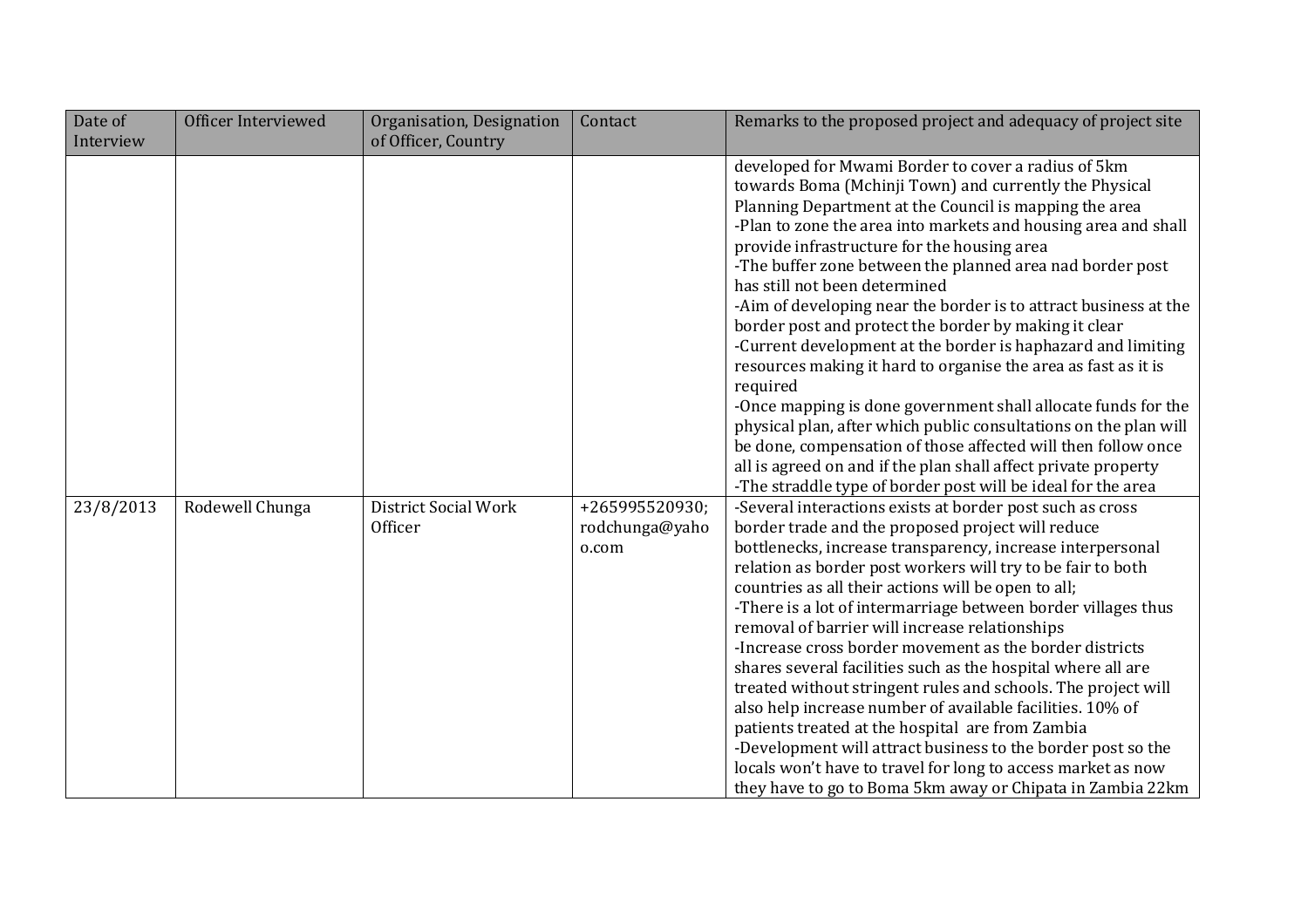| Date of   | Officer Interviewed | Organisation, Designation | Contact       | Remarks to the proposed project and adequacy of project site                                                                                                                                                                                                                                                                                                                                                                                                                                                                                                                                                                                                                                                                                                                                                                                                                                                                                                                                                                                                                                                                                                                                                                                                                                                                                                                         |
|-----------|---------------------|---------------------------|---------------|--------------------------------------------------------------------------------------------------------------------------------------------------------------------------------------------------------------------------------------------------------------------------------------------------------------------------------------------------------------------------------------------------------------------------------------------------------------------------------------------------------------------------------------------------------------------------------------------------------------------------------------------------------------------------------------------------------------------------------------------------------------------------------------------------------------------------------------------------------------------------------------------------------------------------------------------------------------------------------------------------------------------------------------------------------------------------------------------------------------------------------------------------------------------------------------------------------------------------------------------------------------------------------------------------------------------------------------------------------------------------------------|
| Interview |                     | of Officer, Country       |               |                                                                                                                                                                                                                                                                                                                                                                                                                                                                                                                                                                                                                                                                                                                                                                                                                                                                                                                                                                                                                                                                                                                                                                                                                                                                                                                                                                                      |
|           |                     |                           |               | away<br>-Administratively the districts also share resources such as in<br>time of fuel problems the Council acquire from across the<br>border<br>-Social vices like human trafficking is a threat as border is<br>porous and hope new OSBP can reduce the vice. The countries<br>have uniform regulations thus can help curb the vice<br>especially for child labour for the farms or prostitution.<br>Control the vices by undertaking sensitisation meetings,<br>sweeping/inspection exercise at guest houses and bars<br>especially around holidays but police does inspection<br>randomly.<br>-Data on human trafficking available at the police, Salvation<br>Army, District Labour office and District social welfare office.<br>The District Labour office specialises on labour trafficking; the<br>Salvation Army handles child labour and trafficking while<br>police does random checking and arrest when they come<br>across any incidence then involve the relevant office.<br>-Water is obtained from a spring found on the Mchinji Hill<br>treated and supplied to town by gravity; those far from town<br>use rivers<br>-Solid waste is dumped at a temporary dumping site but<br>majority of the people burn their waste<br>-Border was relocated closer to Zambia due to communication<br>challenges<br>-The area's population is growing very fast and is second |
|           |                     |                           |               | Nationally at 2-5%<br>-The administration hierarchy is District Council-Traditional                                                                                                                                                                                                                                                                                                                                                                                                                                                                                                                                                                                                                                                                                                                                                                                                                                                                                                                                                                                                                                                                                                                                                                                                                                                                                                  |
|           |                     |                           |               | Authority-Group Villages then Village. The border area is<br>called Mlonyeni and has several villages under the Traditional                                                                                                                                                                                                                                                                                                                                                                                                                                                                                                                                                                                                                                                                                                                                                                                                                                                                                                                                                                                                                                                                                                                                                                                                                                                          |
|           |                     |                           |               | Authority                                                                                                                                                                                                                                                                                                                                                                                                                                                                                                                                                                                                                                                                                                                                                                                                                                                                                                                                                                                                                                                                                                                                                                                                                                                                                                                                                                            |
| 23/8/2013 | Harold Katinga      | District Forest Officer   | +265888369121 | -The major occupation of the area is agribusiness as they grow                                                                                                                                                                                                                                                                                                                                                                                                                                                                                                                                                                                                                                                                                                                                                                                                                                                                                                                                                                                                                                                                                                                                                                                                                                                                                                                       |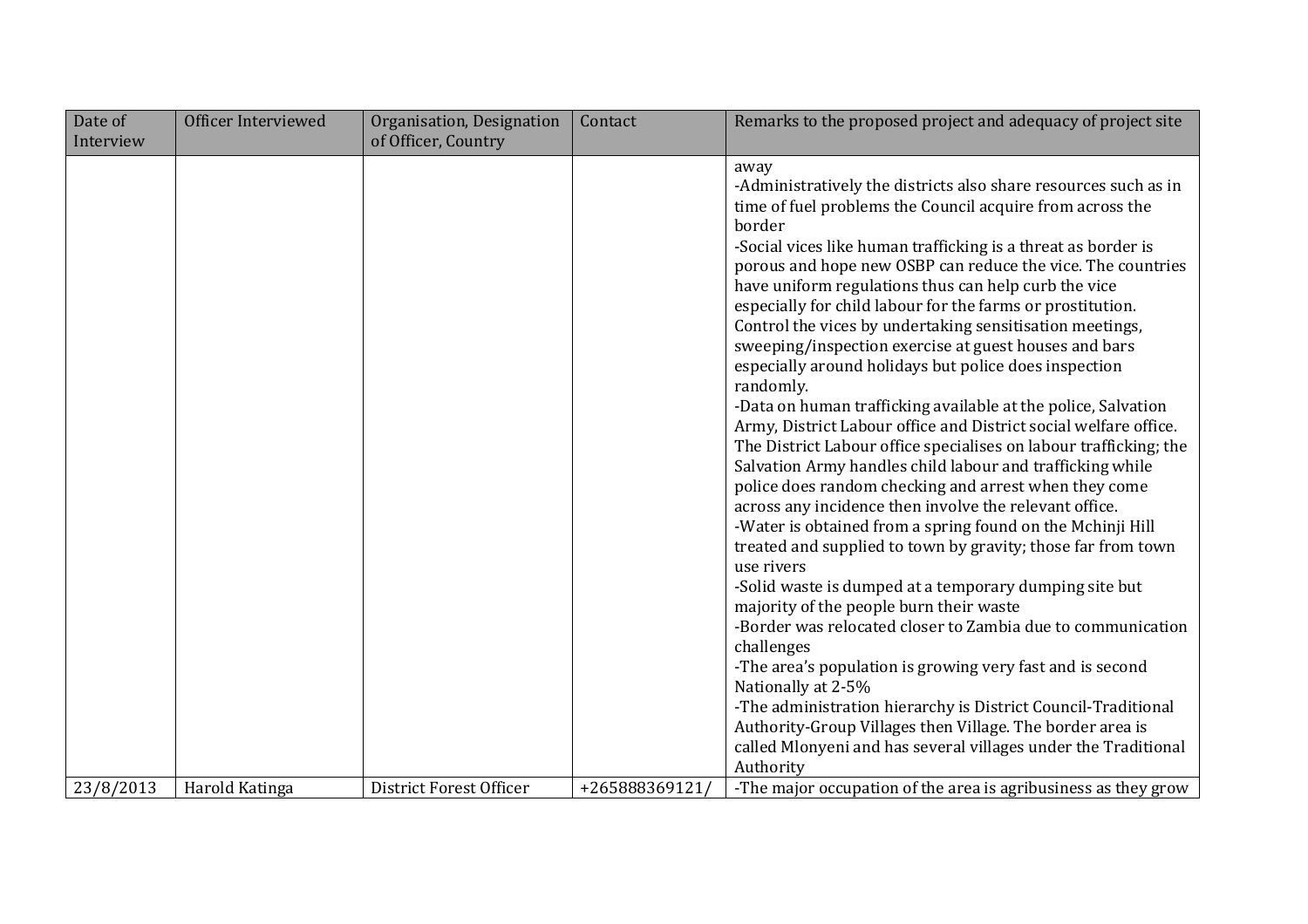| Date of   | Officer Interviewed | Organisation, Designation | Contact                                       | Remarks to the proposed project and adequacy of project site                                                                                                                                                                                                                                                                                                                                                                                                                                                                                                                                                                                                                                                                                                                                                                                                                                                                                                                                                                                                                                                                                                                                                                                                                                                                                                                                                                                                                                                                                                                                                                                                                                               |
|-----------|---------------------|---------------------------|-----------------------------------------------|------------------------------------------------------------------------------------------------------------------------------------------------------------------------------------------------------------------------------------------------------------------------------------------------------------------------------------------------------------------------------------------------------------------------------------------------------------------------------------------------------------------------------------------------------------------------------------------------------------------------------------------------------------------------------------------------------------------------------------------------------------------------------------------------------------------------------------------------------------------------------------------------------------------------------------------------------------------------------------------------------------------------------------------------------------------------------------------------------------------------------------------------------------------------------------------------------------------------------------------------------------------------------------------------------------------------------------------------------------------------------------------------------------------------------------------------------------------------------------------------------------------------------------------------------------------------------------------------------------------------------------------------------------------------------------------------------------|
|           |                     |                           |                                               |                                                                                                                                                                                                                                                                                                                                                                                                                                                                                                                                                                                                                                                                                                                                                                                                                                                                                                                                                                                                                                                                                                                                                                                                                                                                                                                                                                                                                                                                                                                                                                                                                                                                                                            |
| Interview |                     | of Officer, Country       | +265993122762<br>hmskanthenga@h<br>otmail.com | maize, tomatoes, potatoes which are sold to Zambians. The<br>locals sell all produce after harvesting and during the dry<br>season by back from the Zambians this is a common cross<br>border trade<br>-Have many border related environmental issues<br>-Area has two forest reserves namely Dzalanyama cover 2,000<br>Ha shared with Lilongwe and Mchinji Forest covers 19,166 Ha<br>though this is just on paper in reality the areas are smaller as<br>the forests are encroached by both Zambians and Malawians<br>especially on the North Western part of the border with<br>Zambia<br>--A lot of charcoal production is being done especially on the<br>Zambian side leading to degradation and officer are limited to<br>control the Malawi side only as they have no mandate over the<br>Zambians which makes it difficult to reduce forest damage as<br>local Malawians wonder why they should stop while their<br>neighbours continue to harvest<br>-Mchinji forest reserve has rare plant sp, special rivers that<br>feed Lake Malawi and scenic beauty. River in the forest are<br>Luzi, Luwelezi (used for irrigation) and <b>Bu</b> serves the lake.<br>The forest is Miombo Woodlands and the dominant plant<br>species are brastigia sp. The rivers are 6-7km away from the<br>border post<br>-Office has no resources to enforce the law thus protect the<br>forest. Most charcoal is sold in Chipata, Zambia and are not<br>ferried through the border<br>-Sawn timber is also sold to Zambia and Tanzania using<br>uncontrolled roads and border crossing points<br>-For wood only dry wood collection is allowed at the forest<br>but people also harvest fruits, thatching grass and |
|           |                     |                           |                                               | mushrooms. Locals take advantage of this allowed access and<br>harvest trees to burn bricks but if found the wood is                                                                                                                                                                                                                                                                                                                                                                                                                                                                                                                                                                                                                                                                                                                                                                                                                                                                                                                                                                                                                                                                                                                                                                                                                                                                                                                                                                                                                                                                                                                                                                                       |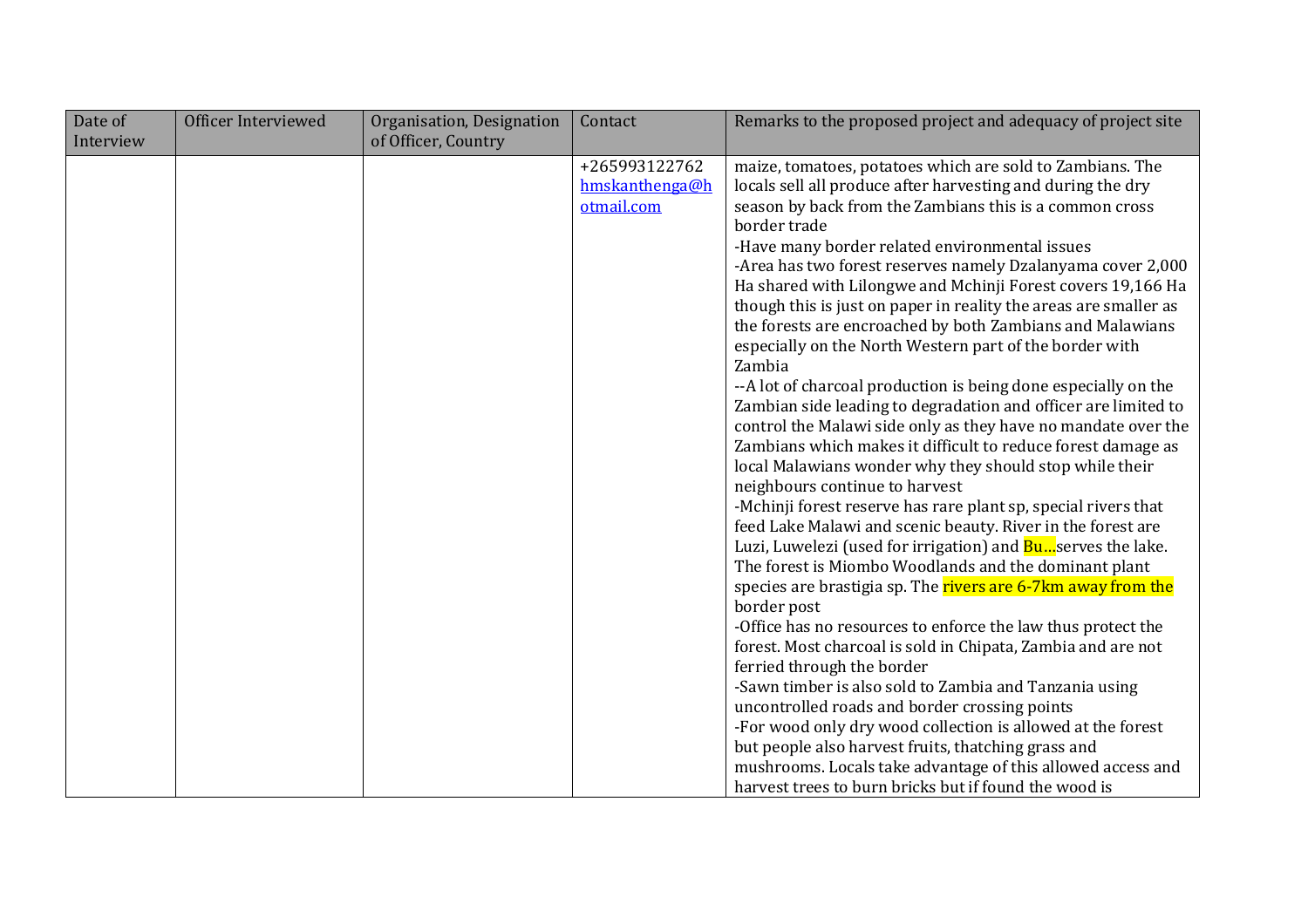| Date of<br>Interview | Officer Interviewed | Organisation, Designation<br>of Officer, Country | Contact    | Remarks to the proposed project and adequacy of project site                                                                                                                                                                                                                                                                                                                                                                                                                                                                                                                                                                                                                                                                                                                                                           |
|----------------------|---------------------|--------------------------------------------------|------------|------------------------------------------------------------------------------------------------------------------------------------------------------------------------------------------------------------------------------------------------------------------------------------------------------------------------------------------------------------------------------------------------------------------------------------------------------------------------------------------------------------------------------------------------------------------------------------------------------------------------------------------------------------------------------------------------------------------------------------------------------------------------------------------------------------------------|
|                      |                     |                                                  |            |                                                                                                                                                                                                                                                                                                                                                                                                                                                                                                                                                                                                                                                                                                                                                                                                                        |
|                      |                     |                                                  |            | confiscated and sold by Government for revenue<br>-Forest products are checked at the border this include cane<br>and bamboo chairs made from cane obtained from customary<br>land in Salima-there is need for sustainable harvesting but<br>most business people don't know this<br>-Pines planted in plantation in Malawi and exported to Zambia<br>but they don't pass through the border thus they do not pay<br>revenue<br>-Forest inventory was done in 2010/2011 by Ministry of<br>Environment<br>-Expired goods are smuggled into the country and locals<br>consume without knowing<br>-The forest used to have wildlife such as buffaloes but were<br>wiped out and only small mammals are left such as hares,<br>monkeys, hyenas; reptiles are mainly snakes and it also                                     |
|                      | Mr. Kanjirawaya     | Forest Guard, Department                         |            | houses birds                                                                                                                                                                                                                                                                                                                                                                                                                                                                                                                                                                                                                                                                                                                                                                                                           |
|                      |                     | of Forestry                                      |            |                                                                                                                                                                                                                                                                                                                                                                                                                                                                                                                                                                                                                                                                                                                                                                                                                        |
|                      |                     | Kaombe Village headman                           | 0999309770 | -Villages around the border post is called Kaombe and is<br>divided into three namely Kondole, Tikolwe (below the Hill),<br>and Koloni/Kaombe<br>-Locals mainly engage in business, farming and transport<br>-Buy maize from Zambia especially in 2013 as it didn't rain<br>well in the previous year and the area is experiencing hunger<br>-Locals obtain water from wells found in each village Tikolwe<br>has 3 wells, Kaombe has 3 wells and Tikolwe depends on a<br>seasonal river. In addition the village has a water reservoir<br>built in the hills by a volunteer which has 50 water points in<br>all of the villages but it serves them during the rainy seasons<br>-Locals depends on pit latrines for sewer management which<br>is dug 5-6m deep for MK 5,000 and used for two years then<br>dig another |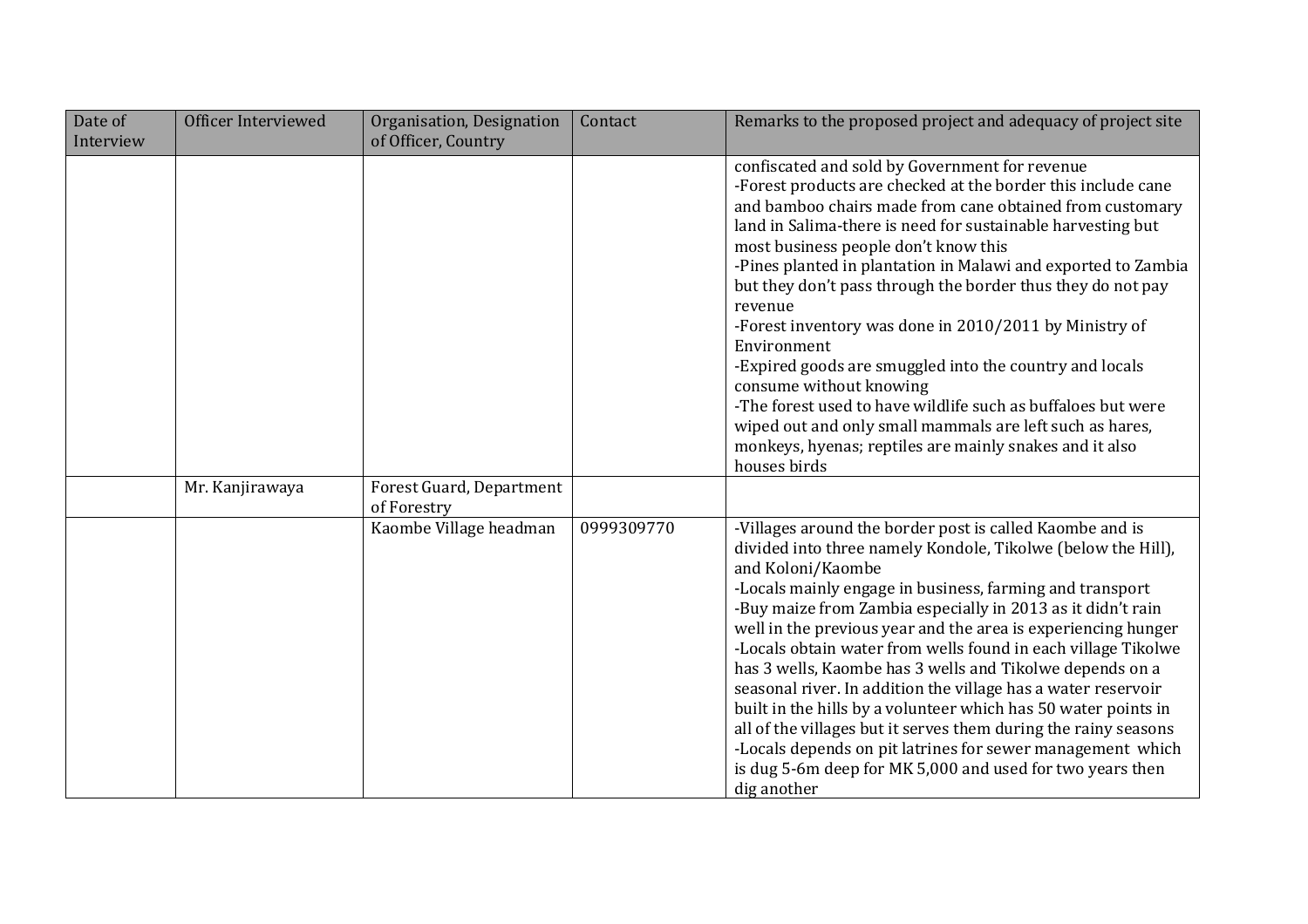| Date of    | Officer Interviewed | Organisation, Designation                           | Contact    | Remarks to the proposed project and adequacy of project site                                                                                                                                                                                                                                                                                                                                                                                                                                                                                                                                                                                                                                                                                                                                                                                                                                                                                                                                                                      |
|------------|---------------------|-----------------------------------------------------|------------|-----------------------------------------------------------------------------------------------------------------------------------------------------------------------------------------------------------------------------------------------------------------------------------------------------------------------------------------------------------------------------------------------------------------------------------------------------------------------------------------------------------------------------------------------------------------------------------------------------------------------------------------------------------------------------------------------------------------------------------------------------------------------------------------------------------------------------------------------------------------------------------------------------------------------------------------------------------------------------------------------------------------------------------|
| Interview  |                     | of Officer, Country                                 |            |                                                                                                                                                                                                                                                                                                                                                                                                                                                                                                                                                                                                                                                                                                                                                                                                                                                                                                                                                                                                                                   |
|            |                     |                                                     |            | -Telephone costs in the area are higher than in other areas as<br>at times they are charged at international rates as it is<br>considered roaming when calling within the border area<br>-Kaombe area is a new settlement area as they were relocated<br>when the border post was shifted. The affected people were<br>compensated<br>-It costs about MK 200,000 to build an average brick house as<br>needs at least 7,000 bricks, 7 bags of cement, 21 ox-carts of<br>sand. Most house in the area measure (10*7)m.<br>-Cost of construction material are a bag of cement is about<br>MK5,000-7,000; 1 ox-cart of sand is 1,500 obtained from<br>Kaombe river. Brick is burnt by brick burner-                                                                                                                                                                                                                                                                                                                                  |
|            | Peter               | Community mobiliser                                 | 0991043610 |                                                                                                                                                                                                                                                                                                                                                                                                                                                                                                                                                                                                                                                                                                                                                                                                                                                                                                                                                                                                                                   |
| 24/08/2012 | Peter Chuwaula      | Malawi Revenue<br>Authority, Mchinji Border<br>Post |            | -The border post does not have adequate<br>-The BP has piped water and a storage tank<br>-The BP has no solid waste management facilities waste paper<br>is burnt<br>-Sewage is managed in a septic tank<br>--The Authority has two revenue collection divisions namely<br>customs for imported goods and domestic taxes division<br>-Some of the old structures in the old border post still in use<br>such as the inspection shade. The old BP also have access to<br>water and use septic for handling sewers as house housing for<br>the staff<br>-Security around the border post is ok<br>-Safety has been given consideration at the office in form of<br>serviced fire extinguishers, no smoking zone and key staff<br>trained on firefighting and first aid. Though the BP has no<br>signs for no smoking and fire meeting assembly point.<br>-Confiscated goods are transported to Lilongwe for<br>professional handling/destruction such as goods includes<br>counterfeit matches. The border post has not encountered |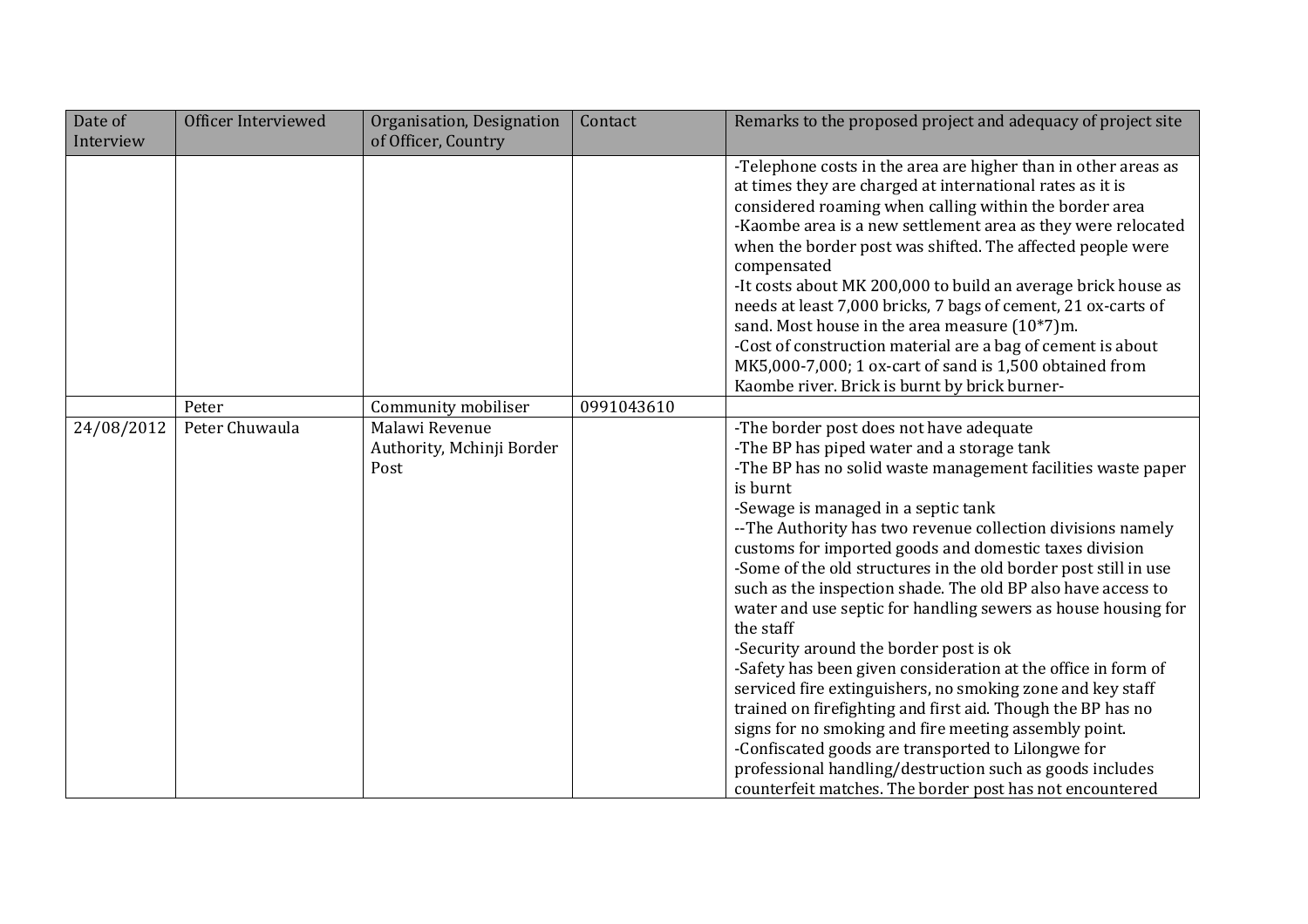| Date of   | Officer Interviewed | Organisation, Designation                         | Contact    | Remarks to the proposed project and adequacy of project site                                                                                                                                                                                                                                                                                                                                                                                                                                                                                                                                                                                                                                                                                                                                                                                                                                                                                                                                                                                                                                                                                   |
|-----------|---------------------|---------------------------------------------------|------------|------------------------------------------------------------------------------------------------------------------------------------------------------------------------------------------------------------------------------------------------------------------------------------------------------------------------------------------------------------------------------------------------------------------------------------------------------------------------------------------------------------------------------------------------------------------------------------------------------------------------------------------------------------------------------------------------------------------------------------------------------------------------------------------------------------------------------------------------------------------------------------------------------------------------------------------------------------------------------------------------------------------------------------------------------------------------------------------------------------------------------------------------|
| Interview |                     | of Officer, Country                               |            |                                                                                                                                                                                                                                                                                                                                                                                                                                                                                                                                                                                                                                                                                                                                                                                                                                                                                                                                                                                                                                                                                                                                                |
|           |                     |                                                   |            | importation of hazardous waste or electronic waste. Damaged<br>office electronic equipment's are returned to the headquarters<br>in Lilongwe for disposal or service.                                                                                                                                                                                                                                                                                                                                                                                                                                                                                                                                                                                                                                                                                                                                                                                                                                                                                                                                                                          |
| 28/8/2013 | Recter Minyoi       | Zambia Revenue<br>Authority, Mwami Border<br>Post |            | -The Mwami side of the border has no land for expansion as<br>area is occupied with staff quarters which was also a challenge<br>as land is customary land belonging to the Chief who has to<br>authorise any land acquisition and that took time to be done.<br>This affected building the office block for the scanner, the<br>scanners and the inspection bay. The inspection bay will be<br>used for physical verification once a restricted item is detected<br>by the scanner.<br>-Currently when need arises the inspection bay at Malawi is<br>used for goods verification<br>-Water is sourced from a borehole while sewage is managed<br>using a septic tank (the tank has not been exhausted since it<br>was constructed in 2011 but if need arises an exhauster can be<br>hired from the council in Chipata<br>-Solid waste is burnt at the BP but the Chipata office has<br>engaged a solid waste collection company<br>-Safety consideration provided as has serviced fire<br>extinguishers and the officers have been trained on fire<br>fighting and first aid. The office has a fire assembly point but it<br>is not labelled |
|           | Mr. Ziwa            | Village Headman, village<br>around border post    | 0971729365 |                                                                                                                                                                                                                                                                                                                                                                                                                                                                                                                                                                                                                                                                                                                                                                                                                                                                                                                                                                                                                                                                                                                                                |
| 26/8/2013 |                     | Local representatives                             |            | -Locals are not ready to move even if compensated<br>-Some locals have land ownership documents and other don't<br>have. Most of the and is customary land and few have sold to<br>new comers who come for business<br>-A (20*15)m of land is sold for about MK100,000<br>-The area is secure as had police and immigration officers                                                                                                                                                                                                                                                                                                                                                                                                                                                                                                                                                                                                                                                                                                                                                                                                           |
| 26/8/2013 |                     | Departments Heads in                              |            | -They are not allowed to discuss any official information                                                                                                                                                                                                                                                                                                                                                                                                                                                                                                                                                                                                                                                                                                                                                                                                                                                                                                                                                                                                                                                                                      |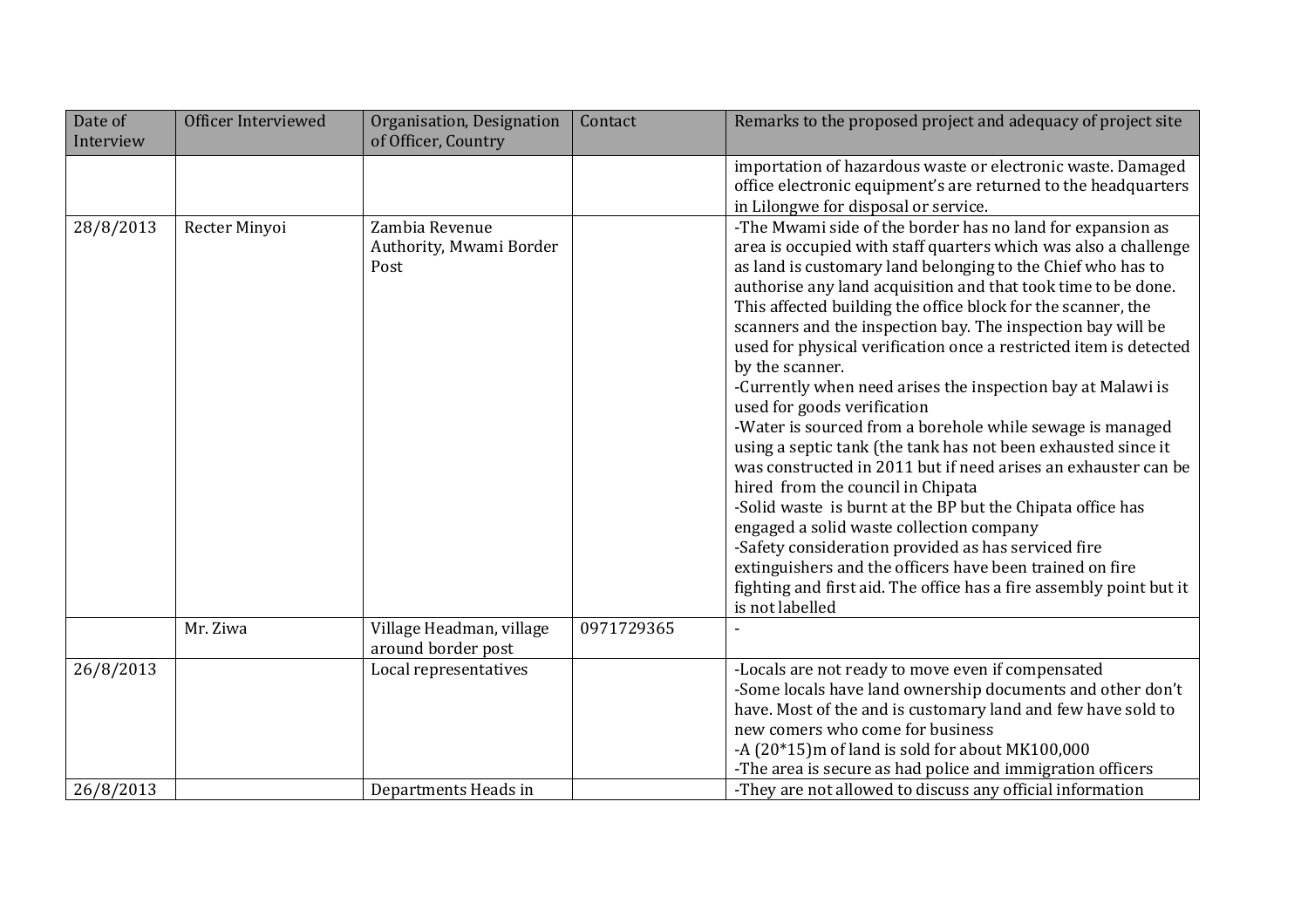| Date of<br>Interview | Officer Interviewed      | Organisation, Designation<br>of Officer, Country                   | Contact                                                                                    | Remarks to the proposed project and adequacy of project site                                                                                                                                                                                                                                                                                                                                                                                                                                                                                                                                                                                                                                                                                                                                 |
|----------------------|--------------------------|--------------------------------------------------------------------|--------------------------------------------------------------------------------------------|----------------------------------------------------------------------------------------------------------------------------------------------------------------------------------------------------------------------------------------------------------------------------------------------------------------------------------------------------------------------------------------------------------------------------------------------------------------------------------------------------------------------------------------------------------------------------------------------------------------------------------------------------------------------------------------------------------------------------------------------------------------------------------------------|
|                      |                          | Mchinji Border                                                     |                                                                                            | without authorisation from the head office                                                                                                                                                                                                                                                                                                                                                                                                                                                                                                                                                                                                                                                                                                                                                   |
| 26/8/2013            | Kamtimaleka and<br>Shaba | Surveyors Lands Office,<br>Mchinji District Council                | 0999407421;<br>0999696620;<br>0888600508                                                   | -Need to know size of land to be acquired and structures to be<br>built<br>--Are currently mapping the land use around the border post                                                                                                                                                                                                                                                                                                                                                                                                                                                                                                                                                                                                                                                       |
| 29/8/2013            | Mr. Masamba Dunford      | District Surveyor<br>Mangochi                                      | 0999428307                                                                                 | -Beacons at the border are intermediate set at of 500m and<br>200m closer to the border. The main beacons were 52km<br>apart which made it difficult for the neighbouring countries to<br>know the actual border<br>-The Traditional Authority for Chiponde is at Jalasi but the<br>Border Post is thought to be head as it is a trading centre<br>- Nearest large sensitive environmental receptors are l.ake<br>Chuta (Malawi) and Amalamba (Mozambique) located 25km<br>away served by Mandimba River which flows both to inland<br>Malawi to Lake Malombe via Shire river and to Zambezi River<br>in Mozambique<br>-Land in Chiponde is customary and thus for acquisition<br>discussions have to be held between the locals and<br>government officials from both Malawi and Mozambique |
| 29/8/2013            | Bissaih Mtayamanja       | Director if<br>Administration, Mangochi<br>District Council        | +265999937358;<br>+265888937358<br>bjzmtaya@yahoo.<br>co.uk or<br>mtayabjz@yahoo.<br>co.uk | -The office shall work with consultant to sensitize the locals on<br>land acquisition                                                                                                                                                                                                                                                                                                                                                                                                                                                                                                                                                                                                                                                                                                        |
| 29/8/2013            | Sylvester Maluki         | Land Administrator                                                 | 0888579362<br>smaluku@yahoo.c<br>om                                                        | -Will develop a consultation plan for land acquisition                                                                                                                                                                                                                                                                                                                                                                                                                                                                                                                                                                                                                                                                                                                                       |
|                      | Veronica Musa            | <b>Assistant District</b><br>Registrar                             |                                                                                            | -Gave socio-economic profile for the district                                                                                                                                                                                                                                                                                                                                                                                                                                                                                                                                                                                                                                                                                                                                                |
| 29/8/2013            | Shadrack Chilizani       | <b>Station Manager and</b><br>Customs, Malawi Revenue<br>Authority | +265999343990<br>shadreckchilizani<br>@yahoo.com                                           | -It would be better to move the border post closer to Malawi<br>to reduce the number of people diverting goods<br>-Have safety consideration at the BP as have serviced fire                                                                                                                                                                                                                                                                                                                                                                                                                                                                                                                                                                                                                 |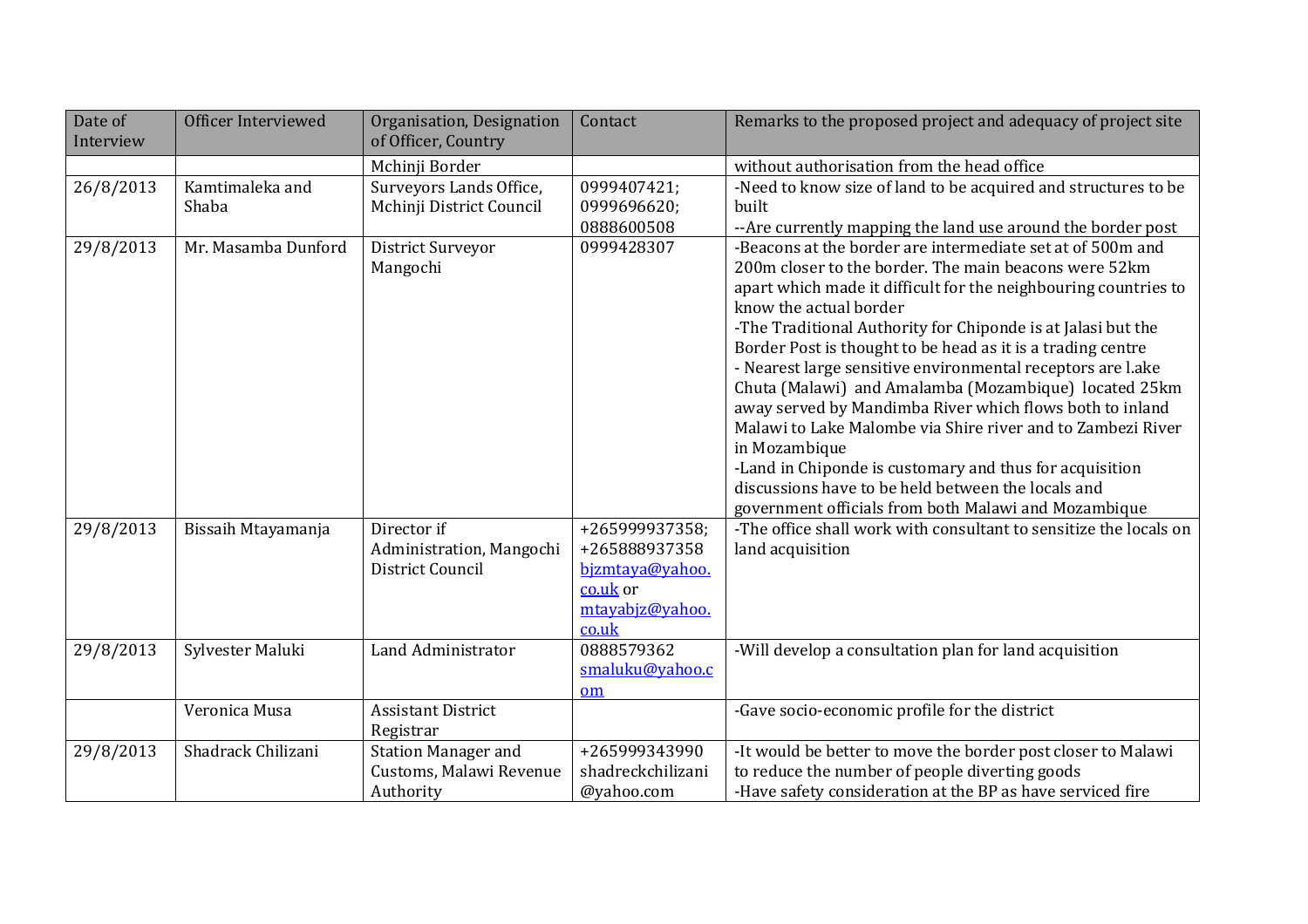| Date of   | Officer Interviewed | Organisation, Designation | Contact | Remarks to the proposed project and adequacy of project site                                                                                                                                                                                                                                                                                                                                                                                                                                                                                                                                                                                                                                                                                                                                                                                                                                                                                                                                                                                                                                                                                                                                                                                                                                                                                                                                                                                                                                                                                                                                                                                                                                                                                                                                                                      |
|-----------|---------------------|---------------------------|---------|-----------------------------------------------------------------------------------------------------------------------------------------------------------------------------------------------------------------------------------------------------------------------------------------------------------------------------------------------------------------------------------------------------------------------------------------------------------------------------------------------------------------------------------------------------------------------------------------------------------------------------------------------------------------------------------------------------------------------------------------------------------------------------------------------------------------------------------------------------------------------------------------------------------------------------------------------------------------------------------------------------------------------------------------------------------------------------------------------------------------------------------------------------------------------------------------------------------------------------------------------------------------------------------------------------------------------------------------------------------------------------------------------------------------------------------------------------------------------------------------------------------------------------------------------------------------------------------------------------------------------------------------------------------------------------------------------------------------------------------------------------------------------------------------------------------------------------------|
| Interview |                     | of Officer, Country       |         |                                                                                                                                                                                                                                                                                                                                                                                                                                                                                                                                                                                                                                                                                                                                                                                                                                                                                                                                                                                                                                                                                                                                                                                                                                                                                                                                                                                                                                                                                                                                                                                                                                                                                                                                                                                                                                   |
|           |                     | Officer in Charge of      |         | extinguishers and the staff have been trained on fire fighting<br>-Water is sourced from a borehole and is pumped to a storage<br>tank from where it serves all houses<br>-Customs have five houses, immigration has 2 houses while<br>the police rent houses in the village and trading centre<br>-Solid waste is deposited in pits and when full they are<br>covered<br>-Sewage in managed in a septic tank but they also have pit<br>latrines which are used in times of water shortage which<br>occurs due to breakdown of the pump. Pump is normally fixed<br>by the head office and it takes time. During breakdown water<br>is sourced from the school using buckets at a fees of MK100<br>per month for each member.<br>-The revenue target for the BP is MK2 Million which was<br>revised from MK 8 Million in July/August as trade at the BP is<br>not active. The target is increased very financial year and<br>difference not met by one BP is transferred to another BP.<br>-Main goods exported to Mozambique are grocery, clothes and<br>shoes. Clothes are brought in from China through the Mwanza<br>border from Durban port.<br>-Imports from Mozambique are salt, cooking oil, motorcycles<br>and parts (from Maputo/Iberia).<br>-The BP also acts as transit for goods for one part of<br>Mozambique to the other as it is far for the traders in<br>Mozambique to go round so they transit through Chiponde<br>and the goods they ferry include Cigarettes, Tobacco, beans,<br>grocery, beer, soft drinks, fertiliser from factories in Mwanza<br>-Counterfeit goods confiscated the border post are cigarette<br>without stamp duty which are taken to headquarters for<br>destruction. The border has no Malawi Bureau of Standards<br>officer<br>-The BP handles about 200 people who use border passes |
|           |                     |                           |         |                                                                                                                                                                                                                                                                                                                                                                                                                                                                                                                                                                                                                                                                                                                                                                                                                                                                                                                                                                                                                                                                                                                                                                                                                                                                                                                                                                                                                                                                                                                                                                                                                                                                                                                                                                                                                                   |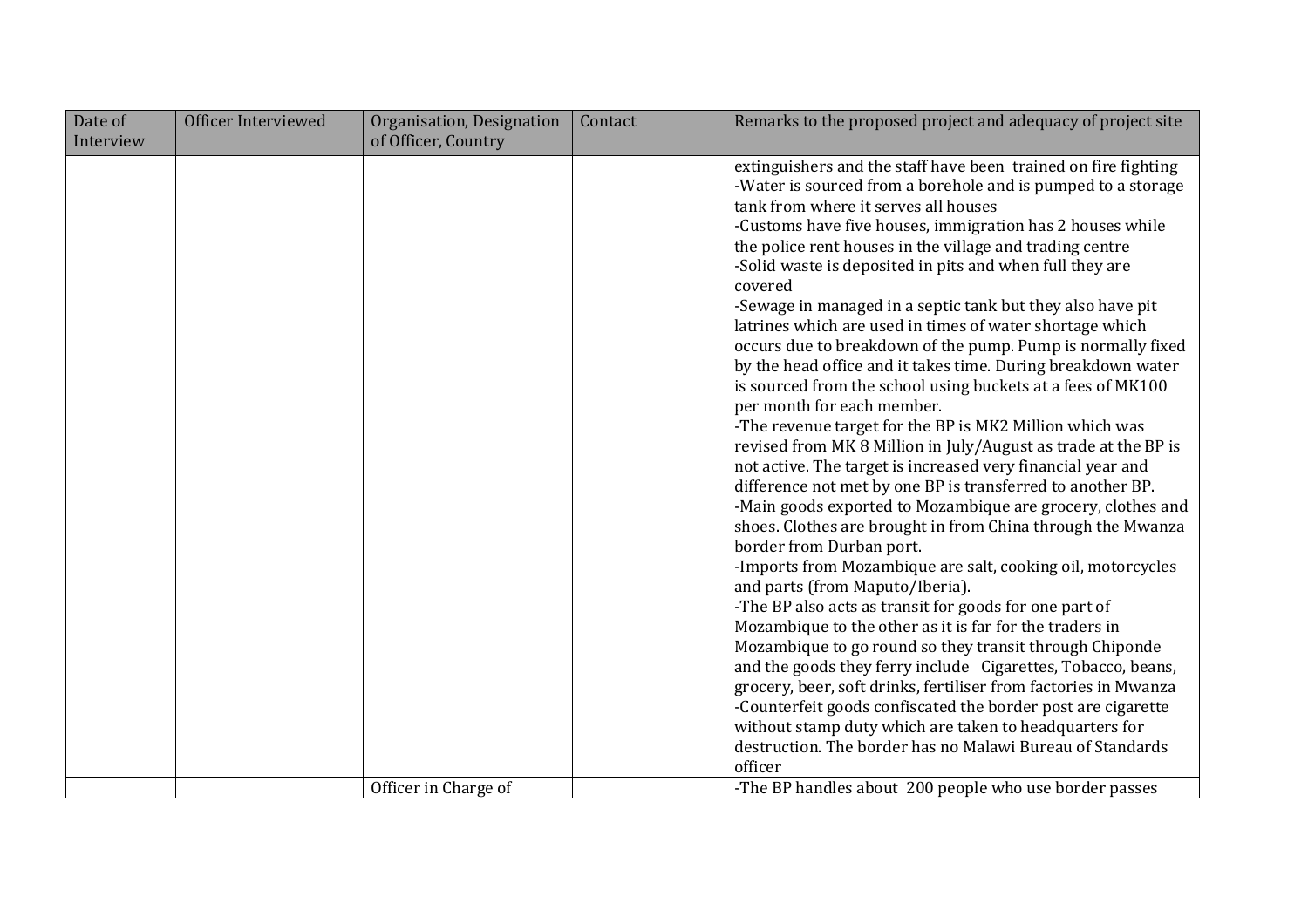| Date of<br>Interview | Officer Interviewed | Organisation, Designation<br>of Officer, Country | Contact    | Remarks to the proposed project and adequacy of project site                                                                                                                                                                                                                                                                                                                                                                                                                                                                                                                                                                                                                                                                                                                                                                                                                                                                                                                                                                                                                                                                                                                                                                                                                                                                                                                                                                    |
|----------------------|---------------------|--------------------------------------------------|------------|---------------------------------------------------------------------------------------------------------------------------------------------------------------------------------------------------------------------------------------------------------------------------------------------------------------------------------------------------------------------------------------------------------------------------------------------------------------------------------------------------------------------------------------------------------------------------------------------------------------------------------------------------------------------------------------------------------------------------------------------------------------------------------------------------------------------------------------------------------------------------------------------------------------------------------------------------------------------------------------------------------------------------------------------------------------------------------------------------------------------------------------------------------------------------------------------------------------------------------------------------------------------------------------------------------------------------------------------------------------------------------------------------------------------------------|
|                      |                     | Immigration                                      |            | (locals) and 100 with other documents<br>-BP is very porous and at times faces language barrier while<br>working at the BP as locals mainly speak Yao and<br>Mozambicans speak Portuguese;<br>-They BP has a public toilet but has no cleaner so use the pit<br>latrine most of the time and even during visit the toilet had<br>broken down so the toilet was closed. The officers are forced<br>to clean the toilets in turns or use the messenger as a cleaner                                                                                                                                                                                                                                                                                                                                                                                                                                                                                                                                                                                                                                                                                                                                                                                                                                                                                                                                                               |
| 29/8/2013            | Madison Sanodi      | Health Inspector                                 | 0999379764 | -Handles posts health and sanitation<br>Check travellers for international vaccinations such has yellow<br>fever, Cholera, HINI (Bird Flue among other diseases;<br>-Whenever there is an outbreak travellers are checked and put<br>under surveillance for 10 days. Those portraying symptoms<br>are provided with documents which they take to a hospital at<br>their destination<br>-Ensures all areas surrounding BP are clean by inspecting all<br>areas including the villages and advice them on sanitation<br>issues such as how to construct toilets.<br>-Inspect food for if fit for human consumption and if does not<br>meet required standards send back to place of origin at the BP<br>mainly check imported salt for iodine content; cooking oil is<br>checked for vitamin A by reading label and expiry date but at<br>times the office at Namwra TA located 12km away authorises<br>for laboratory tests which is done at the Ministry of Health<br>Laboratory located in Mangochi where the head of Port Health<br>Supervision is located. According to him expired food or low<br>quality foods are rarely passed through the border<br>-Animals passing through the border are mainly chicken being<br>exported to Mozambique from the chicken farms in Mtaja in<br>Machinge district<br>-Crops grown in the area are maize, tobacco, sugarcane,<br>cassava, mangoes, soya, groundnuts, beans at Katuli in |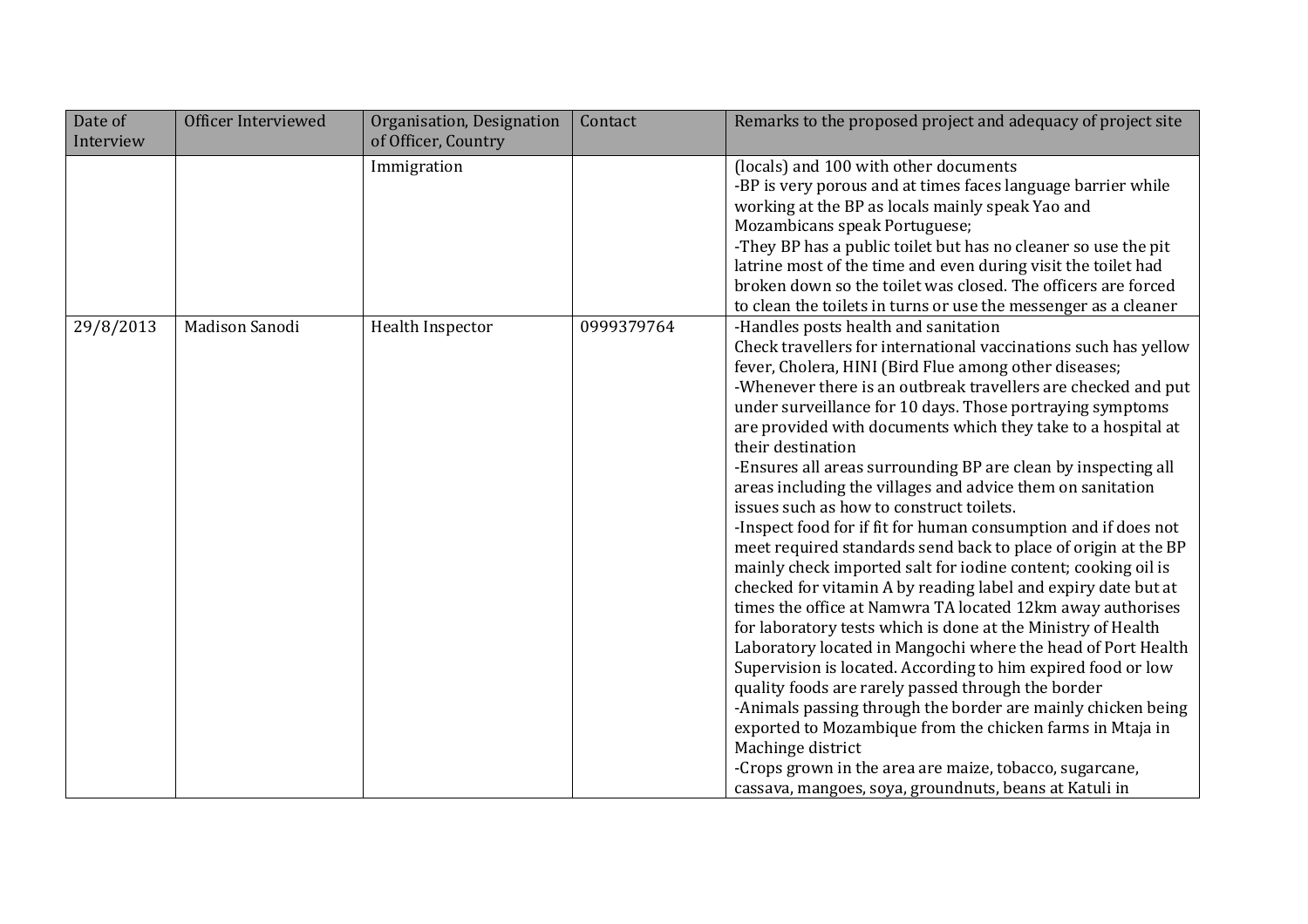| Date of   | Officer Interviewed | Organisation, Designation       | Contact | Remarks to the proposed project and adequacy of project site                                                                                                                                                                                                                                                                                                                                                                                                                                                                                                                                                                                                                                                                                                                                                                                                                                                                                                                                                                                                                                                                                                                                                                                                                                                        |
|-----------|---------------------|---------------------------------|---------|---------------------------------------------------------------------------------------------------------------------------------------------------------------------------------------------------------------------------------------------------------------------------------------------------------------------------------------------------------------------------------------------------------------------------------------------------------------------------------------------------------------------------------------------------------------------------------------------------------------------------------------------------------------------------------------------------------------------------------------------------------------------------------------------------------------------------------------------------------------------------------------------------------------------------------------------------------------------------------------------------------------------------------------------------------------------------------------------------------------------------------------------------------------------------------------------------------------------------------------------------------------------------------------------------------------------|
| Interview |                     | of Officer, Country             |         |                                                                                                                                                                                                                                                                                                                                                                                                                                                                                                                                                                                                                                                                                                                                                                                                                                                                                                                                                                                                                                                                                                                                                                                                                                                                                                                     |
|           |                     |                                 |         | Namwera 39km away from BP and mangoes<br>-Checks water quality and hygiene at the BP by collecting<br>water from the tap for laboratory testing; at the market and<br>restaurants check the type of food being prepared, health of<br>food handlers,<br>-Also check on quality of drugs but have not encountered<br>exports at the BP                                                                                                                                                                                                                                                                                                                                                                                                                                                                                                                                                                                                                                                                                                                                                                                                                                                                                                                                                                               |
|           |                     | Senior Group Village<br>Headman |         | -He covers entire Chiponde area with 66 villages under the<br>Chiponde group of villages but around the border the sub<br>Chiponde group of villages has 11 villages.<br>-The population of Chiponde is about 10,166 with 3,897 of<br>them living around the border<br>-Village development committee meetings are held in<br>Chiponde as it is the centre<br>the project will benefit the government as it shall attract<br>development to the area and reduce the number of smugglers<br>-Relocation of post will mean locals will have more space for<br>use and also help reduce the number of accidents<br>The area has a market but it is small forcing traders to sell<br>goods on the road. Had asked the government for more area<br>but space allocated was still small and belonged to the police<br>thus are negotiating for a new location with chiefs from other<br>areas<br>-The market has a toilet but it is located far from the market<br>area;<br>-Has three pits for dumping solid waste near the secondary<br>school<br>-Mangochi Town Council has employed people to clean the<br>market they collect waste from the market and dump at the<br>school but they also don't have enough equipment<br>-A high school is next to BP<br>-Child and human trafficking to Mozambique occurs as they |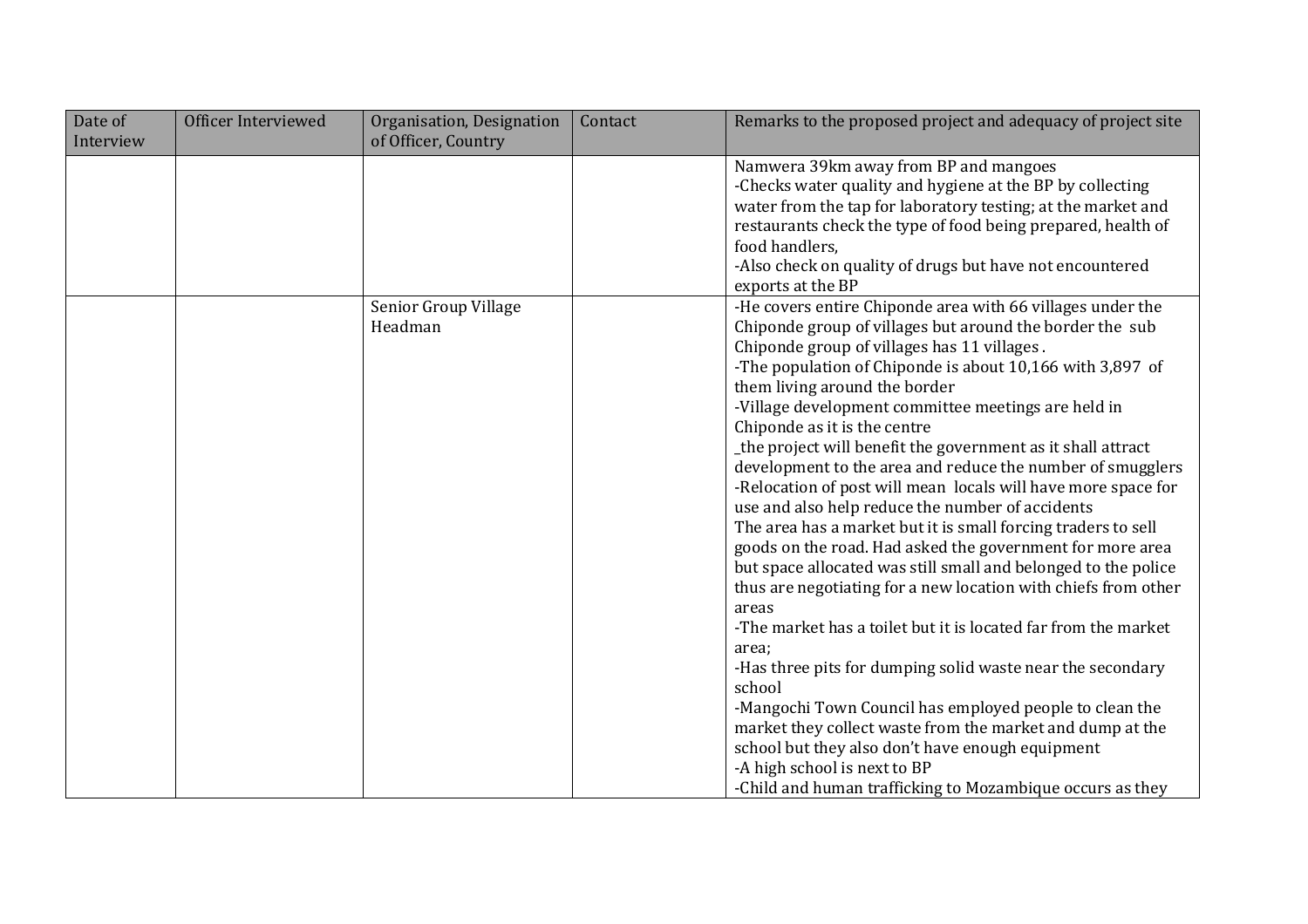| Date of   | Officer Interviewed | Organisation, Designation                    | Contact       | Remarks to the proposed project and adequacy of project site                                                                                                                                                                                                                                                                                                                                                                                                                                                                                                                                                                                                                                                                                                                                                                                                                                                                                                                                                                                                                                                                                                                                                                                                                                                                                                                                                                                                                                                                                                                                                                                                                                  |
|-----------|---------------------|----------------------------------------------|---------------|-----------------------------------------------------------------------------------------------------------------------------------------------------------------------------------------------------------------------------------------------------------------------------------------------------------------------------------------------------------------------------------------------------------------------------------------------------------------------------------------------------------------------------------------------------------------------------------------------------------------------------------------------------------------------------------------------------------------------------------------------------------------------------------------------------------------------------------------------------------------------------------------------------------------------------------------------------------------------------------------------------------------------------------------------------------------------------------------------------------------------------------------------------------------------------------------------------------------------------------------------------------------------------------------------------------------------------------------------------------------------------------------------------------------------------------------------------------------------------------------------------------------------------------------------------------------------------------------------------------------------------------------------------------------------------------------------|
| Interview |                     | of Officer, Country                          |               |                                                                                                                                                                                                                                                                                                                                                                                                                                                                                                                                                                                                                                                                                                                                                                                                                                                                                                                                                                                                                                                                                                                                                                                                                                                                                                                                                                                                                                                                                                                                                                                                                                                                                               |
|           |                     |                                              |               | are taken to work in the plantations                                                                                                                                                                                                                                                                                                                                                                                                                                                                                                                                                                                                                                                                                                                                                                                                                                                                                                                                                                                                                                                                                                                                                                                                                                                                                                                                                                                                                                                                                                                                                                                                                                                          |
| 29/8/2013 | Lino Zandamela      | Customs, Mandimba<br>Border Post, Mozambique | +258823919490 | -The proposed BP is good as will reduce documents<br>processing time as currently travellers use 15 minutes at each<br>border post to process their documents<br>-Have no firefighting equipment's and the staff have not been<br>trained<br>-Water is sourced form a well and pumped into a storage tank.<br>Water shortage is faced when there is no electricity as the<br>pump has not broken down in 4 years. Alternative water<br>source is from a manual pump station which is ferried by local<br>vendors at a fee<br>-Staff quarters are not adequate as customs have ten houses<br>while the rest have four to share those left without houses<br>among the immigration and police rent in the villages<br>-Solid waste is burnt in a pit and no facilities are provided for<br>the travellers<br>-Have flush toilets in house and at the offices has two toilets<br>one for immigration and other for the customs which si shared<br>by both gender. There is no toilet for the public but if need<br>arises uses the office one<br>-The stations target revenue is Metical 600,000 but revenue<br>collection has been increasing and all earnings and their<br>analysis are recorded on the boards in the office<br>-Imported goods through the border post include mattresses,<br>fresh eggs, plastics war, blankets, empty sacks, clothes, shoes,<br>bicycles spares.<br>-Official exports are cotton seeds and tobacco leaf as other<br>goods reach Malawi without clearing at the border<br>-Monitor movement of contraband good by undertaking<br>operations along the border for a stretch of 60km from the BP<br>to border with Ngauma District then neighbouring district. |
|           |                     |                                              |               | Those caught are not published but asked to pay revenue then                                                                                                                                                                                                                                                                                                                                                                                                                                                                                                                                                                                                                                                                                                                                                                                                                                                                                                                                                                                                                                                                                                                                                                                                                                                                                                                                                                                                                                                                                                                                                                                                                                  |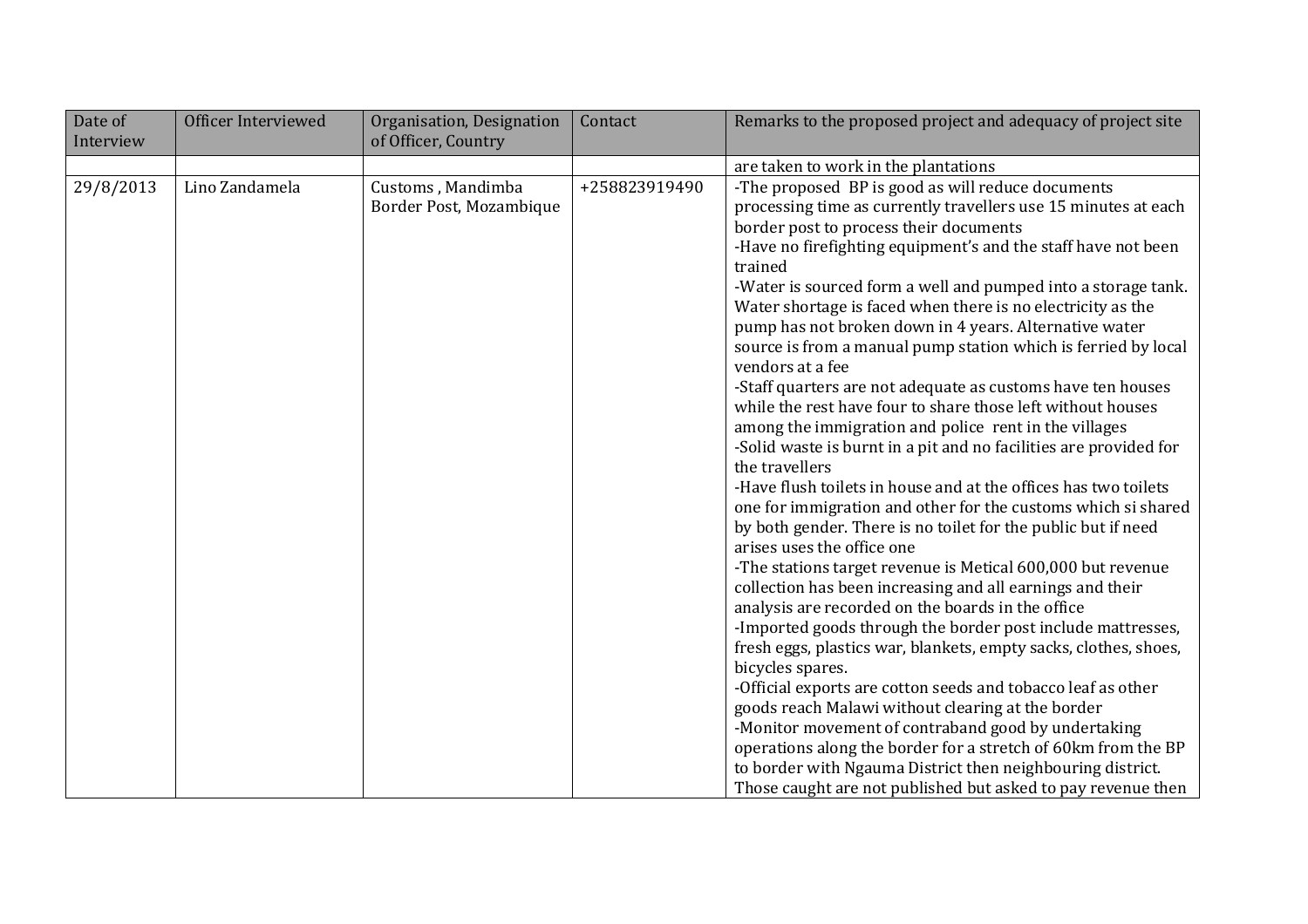| Date of   | Officer Interviewed | Organisation, Designation    | Contact    | Remarks to the proposed project and adequacy of project site                                           |
|-----------|---------------------|------------------------------|------------|--------------------------------------------------------------------------------------------------------|
| Interview |                     | of Officer, Country          |            |                                                                                                        |
|           |                     |                              |            | they are let to proceed.                                                                               |
|           |                     |                              |            | -Cross border traders with small boxes are not charged as                                              |
|           |                     |                              |            | they are considered to carry them for household use                                                    |
| 29/8/2013 | Jose Leces          | Immigration Officer,         |            | -The border serves about 500 people every day and more on                                              |
|           |                     | Mandimba                     |            | market days which is Thursday for Malawi and Sunday for                                                |
|           |                     |                              |            | Mozambique and this volume is a challenge to the office                                                |
|           |                     |                              |            | -There is no transport for the immigration workers to take                                             |
|           |                     |                              |            | them to their residential as they leave in the villages as there                                       |
|           |                     |                              |            | are only 3 housing units for all staff which is far below what is                                      |
|           |                     |                              |            | required                                                                                               |
|           |                     |                              |            | -The challenge they face with the public is they over stay the                                         |
|           |                     |                              |            | days they are allowed as they go looking for employment at                                             |
|           |                     |                              |            | the gold mines and farms in Majaji in Senga District                                                   |
|           |                     |                              |            | -Mandimba village is developed more than Chipone village as<br>it has banks and administration offices |
| 29/8/2013 | Francis Gama        | Principal Analyst Exports,   | 0999776579 | -Monitoring trade volumes at border points                                                             |
|           |                     | Reserve Bank of Malawi       |            | -Most traders do not use the border points so no revenue is                                            |
|           |                     |                              |            | collected                                                                                              |
| 30/8/2013 | Piprach Gowela      | Medical Assistant.           |            | -Main reported diseases are malaria (mainly for under 5                                                |
|           |                     | Chiponde Health Centre       |            | years), pneumonia (dry cough treated as pneumonia caused                                               |
|           |                     |                              |            | mainly by dust, allergy occurs as cough with fever and                                                 |
|           |                     |                              |            | headache), diarrhoea, STI (gonorrhoea and HIV)                                                         |
|           |                     |                              |            | -Have 8-10 cases of HIV per week at times rises to 15 and                                              |
|           |                     |                              |            | every week at least 3 people start Anti Ritroviral Treatment                                           |
|           |                     |                              |            | (ART) in July and August had a total of 22, 11 for each month                                          |
|           |                     |                              |            | -Provide free service to the patients as the Government send                                           |
|           |                     |                              |            | drugs for treatment                                                                                    |
|           |                     |                              |            | -The truck drivers also use the facility and the once mainly                                           |
|           |                     |                              |            | reporting the STI cases. The National HIV prevalence is 10.4%                                          |
|           | Cathrine Musa       | <b>Environmental Affairs</b> | 0999346466 | and Chiponde's average is above that                                                                   |
| 2/9/20132 |                     |                              | 0888602047 | -The department is guided by Environmental Management Act                                              |
|           |                     | Department of Ministry,      |            | of 1996 which is currently undergoing review in parliament                                             |